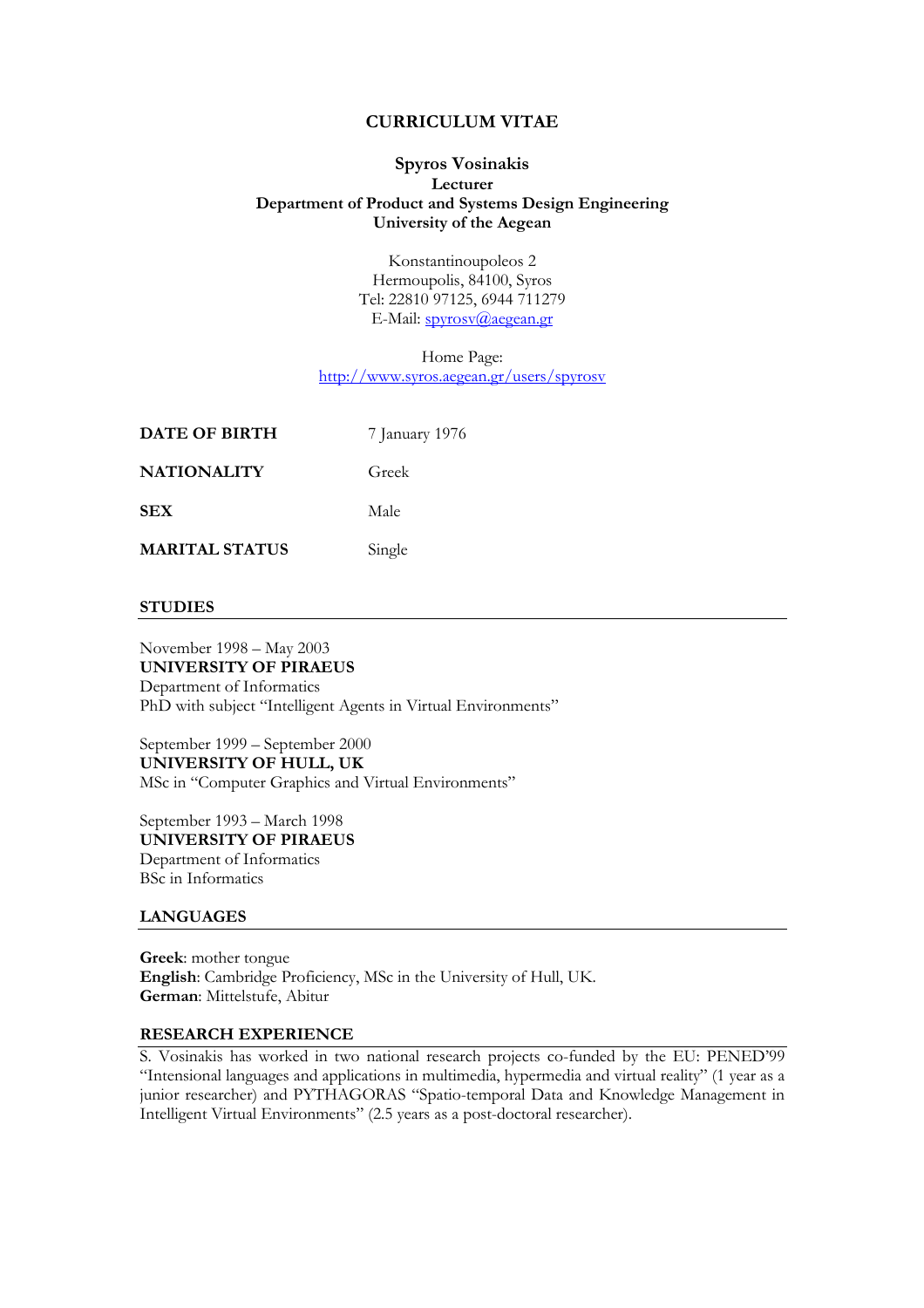# RESEARCH INTERESTS

Virtual Environment Architectures, Virtual Agents, Intelligent Virtual Environments, Virtual Museums, Personalization in Virtual Environments, Autonomous Agents, Semantic Virtual Environments, Educational Virtual Worlds, Accessibility in Virtual Worlds, Collaborative Virtual Environments, Virtual Worlds for Product and Systems Design, Affective Agents, Crowd Modeling, Presence.

# EDITOR OF CONFERENCE PROCEEDINGS

[1] J. Darzentas, G.A. Vouros, S. Vosinakis and A. Arnellos (Editors). "Artificial Intelligence: Theories, Models and Applications", Proceedings of the 5th Hellenic Conference on Artificial Intelligence, SETN 2008, LNAI 5138, Springer, 2008.

[2] T. Panayiotopoulos, S. Vosinakis (Editors). "Intelligent Agents and Virtual Reality", Workshop of Artificial Intelligence Human Networks, Athens University of Business and Economics, July 29, 2001.

# ORGANIZATION OF SCIENTIFIC CONFERENCES

Member of the steering committee of the annual conference "Experiential Learning in Virtual Worlds'.

Member of the organizing and scientific committee of "SETN 08:  $5<sup>th</sup>$  Hellenic Conference on Artificial Intelligence", Syros, Greece, October 2-4, 2008.

Member of the organizing and scientific committee of "IVA 05: 5<sup>th</sup> International Working Conference on Intelligent Virtual Agents", Kos Island, Greece, September 12-14, 2005.

### REVIEWER

Reviewer in the following scientific journals:

- 1. Computers & Graphics (Elsevier)
- 2. International Journal of Human-Computer Studies (Elsevier)
- 3. Journal of Network and Computer Applications (Elsevier)
- 4. Virtual Reality (Springer)
- 5. Journal of Media and Communication Studies (Academic Journals)
- 6. Journal of Zhejiang University SCIENCE
- 7. 3D Research (Springer)

Reviewer in the following scientific conferences:

- 1. Experiential Learning in Virtual Worlds 2012
- 2. IADIS Game and Entertainment Technologies 2011
- 3. WSCG 2011
- 4. SETN 2004, 2008, 2010 and 2012
- 5. Innovations 2008
- 6. MIC-CCA 2008
- 7. Applied Computing 2007
- 8. Intelligent Virtual Agents 2005 and 2006

Member of editorial board:

1. International Journal of Interactive Multimedia (Intech publisher)

### SUBMITTED PAPERS

- 1. S. Vosinakis and E. Vlachogiannis, "Universal access to cultural heritage through Virtual Museums", submitted to Universal Access in the Information Society.
- 2. S. Vosinakis and P. Koutsabasis, "Interaction Design Studio Learning in Virtual Worlds", submitted to Virtual Reality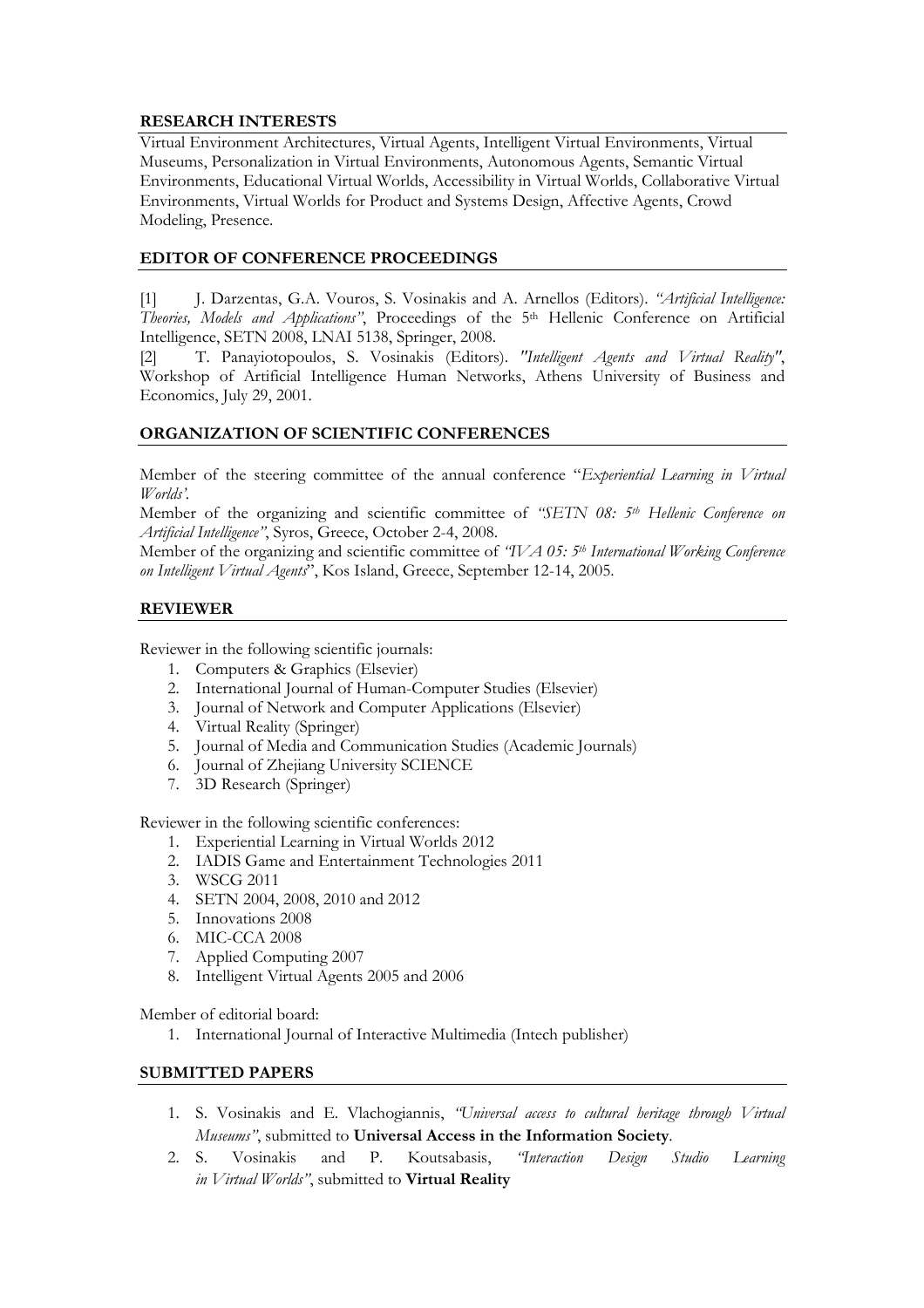3. S. Vosinakis, P. Koutsabasis, "Problem-based Learning for Design & Engineering Activities in Virtual Worlds", submitted to Presence: Teleoperators and Virtual Environments, major revisions.

#### JOURNAL PUBLICATIONS

- [A11] S. Vosinakis and J. Papadakis, "Enhancing semantic and social navigation in information-rich virtual worlds", International Journal of Interactive Worlds, in print.
- [A10] P. Koutsabasis and S. Vosinakis, "Rethinking HCI Education for Design: Problem-Based Learning and Virtual Worlds at an HCI Design Studio", International Journal of Human Computer Interaction, in print.
- [A9] S. Vosinakis, P. Koutsabasis and P. Zaharias, "Course Lectures as Problem-Based Learning Interventions in Virtual Worlds", LNCS Transactions on Edutainment, in print.
- [A8] P. Koutsabasis, S. Vosinakis, K. Malisova and N. Paparounas, "On the Value of Virtual Worlds for Collaborative Design", Design Studies, in print.
- [A7] S. Vosinakis, P. Koutsabasis, "Engaging Students in HCI Design Activities in Virtual Worlds", IEEE Learning Technology Newsletter, special issue on Virtual Worlds for Academic, Organizational and Life-long Learning, October 2011.
- [A6] B. Bonis, J. Stamos, S. Vosinakis, I. Andreou and T. Panaviotopoulos, "A Platform for Virtual Museums with Personalized Content", Multimedia Tools and Applications, Springer, vol. 42 (2), pp. 139-159, 2009.
- [A5] S. Vosinakis, P. Koutsabasis, M. Stavrakis, N. Viorres, J. Darzentas, "Virtual Environments for Collaborative Design: Requirements and Guidelines from a Social Action Perspective", CoDesign, International Journal of CoCreation in Design and the Arts, Taylor & Francis, vol 4(3), pp.133-150, 2008.
- [A4] A. Arnellos, S. Vosinakis, T. Spyrou, J. Darzentas, "The Emergence of Autonomous Representations in Artificial Agents", Journal of Computers (JCP), ISSN : 1796-203X Vol. 1 Iss. 6, pp. 29-36, 2006.
- [A3] S. Vosinakis, T. Panayiotopoulos. "A tool for constructing 3D Environments with Virtual Agents", Multimedia Tools and Applications, Kluwer Academic Publishers, Volume 25, Number 2, February 2005, pp. 253-279.
- [A2] N. Avradinis, S. Vosinakis, T. Panayiotopoulos, A. Belesiotis, I. Giannakas, R. Koutsiamanis, K. Tilelis, "An Unreal Based Platform for Developing Intelligent Virtual Agents", WSEAS Transactions on Information Science and Applications, August 2004, pp. 752-756.
- [A1] S. Vosinakis, T. Panayiotopoulos. "A Task Definition Language for Virtual Agents", Journal of WSCG, vol.11(3), ISSN 1213-6972, UNION Agency – Science Press, pp. 512-519, 2003.

#### BOOK CHAPTERS

- [B11] S. Vosinakis, P. Koutsabasis, P. Zaharias, M. Belk, "Problem-based Learning in Virtual Worlds: Two Case Studies in User Interface Design", Experiential Learning in Virtual Worlds -Exploring the Complexities, Interdisciplinary Press, accepted for publication.
- [B10] B. Bonis, S. Vosinakis, I. Andreou, T. Panayiotopoulos, "Adaptive Virtual Exhibitions", in C. K. Ramaiah (ed), Online Exhibitions: a handbook to library, archival & museum professionals, accepted for publication.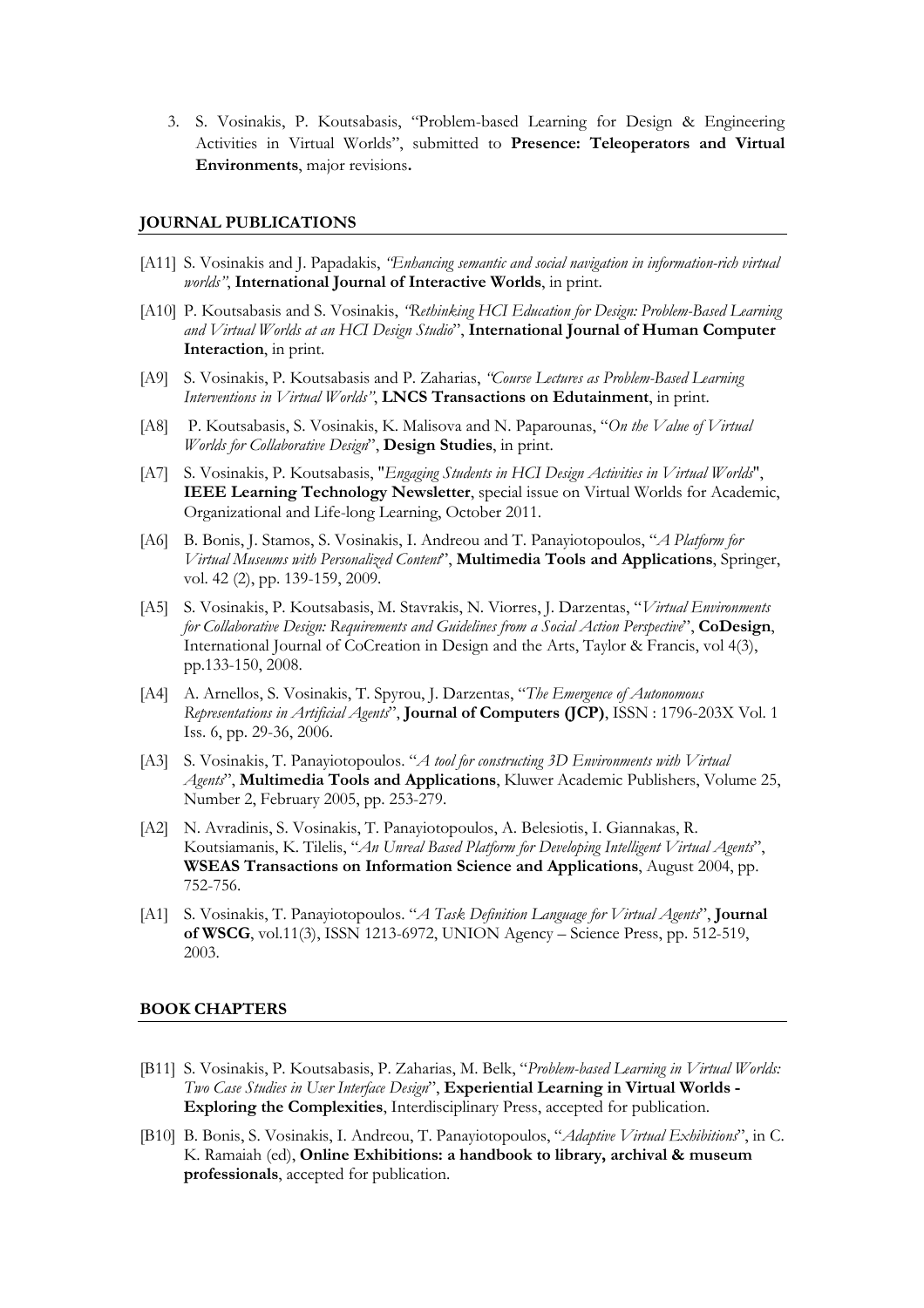- [B9] A. Zoumpoulaki, N. Avradinis and S. Vosinakis, "A Multi-Agent Simulation Framwork for Emergency Evacuations Incorporating Personality and Emotions", Proceedings of SETN 2010, Greece, Lecture Notes in Artificial Intelligence, Springer, 2010.
- [B8] A. Arnellos, S. Vosinakis, G. Anastassakis and J. Darzentas, "Autonomy in Virtual Agents: Integrating Perception and Action on Functionally Grounded Representations", SETN'08,Greece, 2008, Lecture Notes in Artificial Intelligence, Springer, vol. 5138, 2008.
- [B7] S. Vosinakis, G. Anastassakis and T. Panayiotopoulos, "Modeling Spatiotemporal Uncertainty in Dynamic Virtual Environments", Intelligent Virtual Agents 2007, Lecture Notes in Computer Science, vol. 4722, 2007.
- [B6] B. Bonis, J. Stamos, S. Vosinakis, I. Andreou and T. Panayiotopoulos, "Personalization of Content in Virtual Exhibitions", 2nd International Conference on Semantic and Digital Media Technologies, Lecture Notes in Computer Science, vol. 4816, 2007.
- [B5] N. Pelekis, Y. Theodoridis, S. Vosinakis, T. Panayiotopoulos, "Hermes A Framework for Location-Based Data Management", EDBT 2006, Lecture Notes in Computer Science, vol. 3896, pp.1130-1134, 2006.
- [B4] A. Arnellos, S. Vosinakis, T. Spyrou, J. Darzentas, "Towards Representational Autonomy of Agents in Artificial Environments", SETN 2006, Lecture Notes in Artificial Intelligence, vol. 3955, Springer , pp.474-477, 2006.
- [B3] N. Avradinis, T. Panayiotopoulos, S. Vosinakis. "Synthetic Characters with Emotional States", SETN 2004, George A. Vouros and Themis Panayiotopoulos (Eds.): Lecture Notes in Computer Science, vol. 3025, Springer, pp. 505-514, 2004.
- [B2] S. Vosinakis, T. Panayiotopoulos, "Programmable Agent Perception in Intelligent Virtual Environments", IVA 2003, Thomas Rist, Ruth Aylett, Daniel Ballin, Jeff Rickel (Eds.): Lecture Notes in Computer Science, vol. 2792, Springer, pp. 202-206, 2003.
- [B1] S. Vosinakis, T. Panayiotopoulos. "SimHuman: A Platform for real time Virtual Agents with Planning Capabilities", IVA 2001, A. de Antonio, R. Aylett, D. Ballin (Eds.), Lecture Notes in Artificial Intelligence, vol. 2190, Springer, pp.210-223, 2001.

#### CONFERENCE PUBLICATIONS WITH REVIEW OF THE FULL PAPER

- [C15] S. Vosinakis, P. Koutsabasis, "A Framework for Problem-Based Learning Activities in Virtual Worlds", 3rd Conference on Informatics in Education (CIE), 2011.
- [C14] S. Vosinakis, P. Koutsabasis and P. Zaharias, "An Exploratory Study of Problem-Based Learning in Virtual Worlds", VS-GAMES 2011: 3rd International Conference in Games and Virtual Worlds for Serious Applications, 2011.
- [C13] S. Vosinakis and I. Papadakis, "Virtual Worlds as Information Spaces: Supporting Semantic and Social Navigation in a shared 3D Environment", Workshop on "Leveraging the Potential of Virtual Worlds", VS-GAMES 2011: 3rd International Conference in Games and Virtual Worlds for Serious Applications, 2011.
- [C12] S. Vosinakis and I. Xenakis, "A Virtual World Installation in an Art Exhibition: Providing a Shared Interaction Space for Local and Remote Visitors", Re-thinking Technology in Museums, 2011.
- [C11] P. Zaharias, I. Andreou and S. Vosinakis, "Educational Virtual Worlds, Learning Styles and Learning Effectiveness: an empirical investigation", Proc. of HCICTE 2010.
- [C10] D. Lekkas, S. Vosinakis, C. Alifieris and J. Darzentas, "MarineTraffic: Designing a Collaborative Interactive Vessel Traffic Information System", The International Workshop on Harbour, Maritime & Multimodal Logistics Modelling and Simulation, 2008.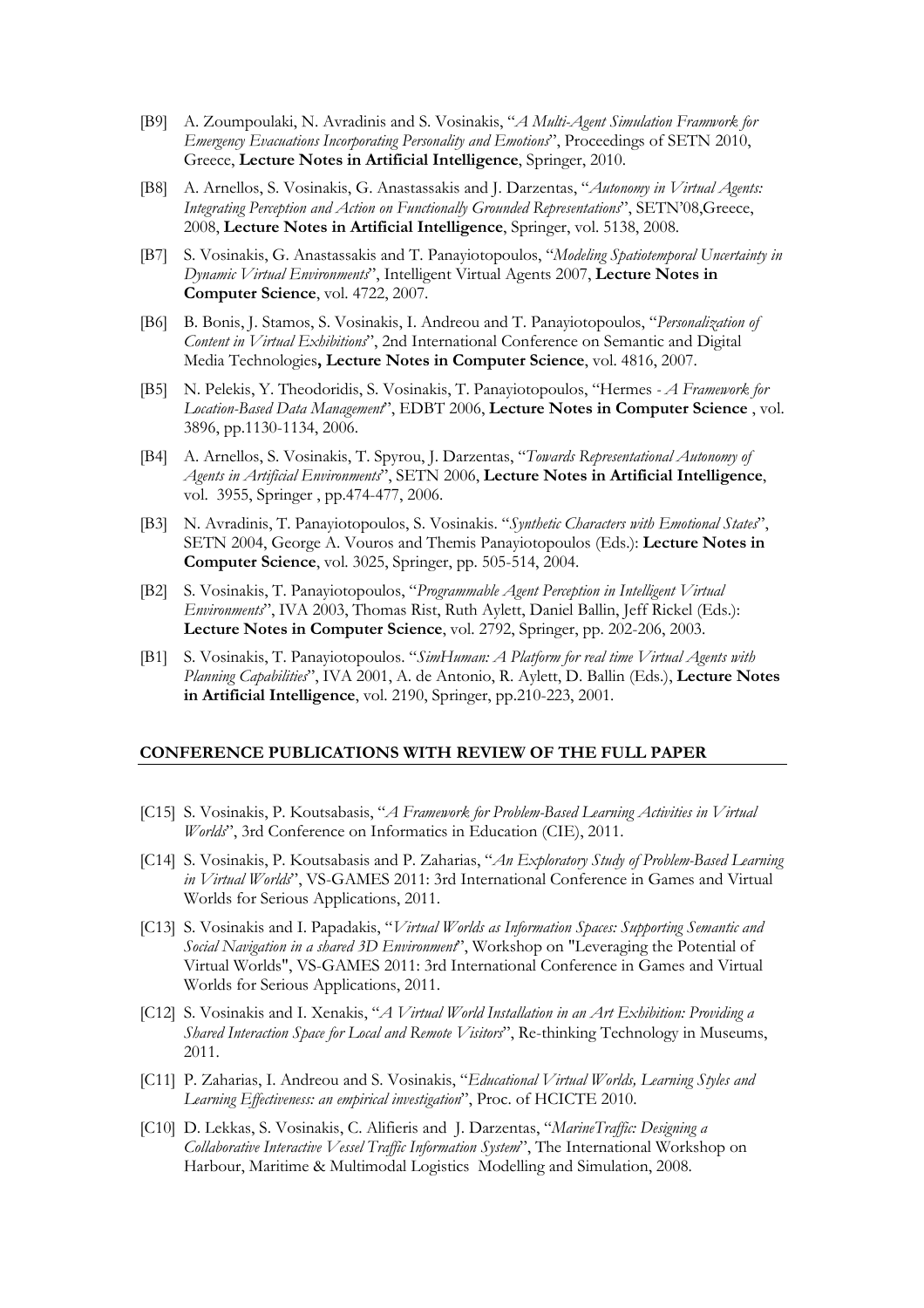- [C9] S. Vosinakis, P. Azariadis and N. Sapidis, "A Virtual Reality Environment Supporting the Design and Evaluation of Interior Spaces", 4th INTUITION International Conference on Virtual Reality and Virtual Environments, Athens, 2007.
- [C8] S. Vosinakis, N. Pelekis, Y. Theodoridis and T. Panayiotopoulos, "Handling Spatial Vagueness in Virtual Agent Control", GRAPP 2007, International Conference on Computer Graphics Theory and Applications, Barcelona, Spain, 2007.
- [C7] S. Vosinakis, P. Koutsabasis, M. Stavrakis, N. Viorres, J. Darzentas, "Supporting Conceptual Design in Collaborative Virtual Environments", PCI 2007, Patras, Greece, 2007.
- [C6] N. Pelekis, S. Vosinakis, T. Panayiotopoulos and Y. Theodoridis, "Towards a Virtual Agent Control Architecture Using a Spatiotemporal Data Management Framework", 4th INTUITION International Conference on Virtual Reality and Virtual Environments, Athens, 2007.
- [C5] S. Vosinakis, "A Fuzzy Model for Agent Control in Virtual Environments", CSITeA-04, International Conference on Computer Science, Software Engineering, Information Technology, e-Business, and Applications, December 27-29, Cairo, Egypt, 2004.
- [C4] T. Panayiotopoulos, S. Vosinakis, G. Kalligatsis, K. Kambassi, "Web-based, Dynamic and Intelligent Simulation Systems", Intelligent Systems and Control (ISC), Hawaii, 2000.
- [C3] T. Panayiotopoulos, S. Vosinakis, N. Avradinis. "Using Virtual Reality Techniques for the Simulation of Physics Experiments", 4th World Multiconference on Systemics, Cybernetics and Informatics (SCI), Florida, 2000.
- [C2] T. Panayiotopoulos, S. Vosinakis, S. Kousidou, L. Balafa. "Visualising Logic Programs in Virtual Worlds", ACM Symposium on Virtual Reality Software and Technology (VRST '99), London, 1999, short paper.
- [C1] S. Vosinakis, G. Anastassakis, T. Panayiotopoulos. "DIVA: Distributed Intelligent Virtual Agents", Workshop on Intelligent Virtual Agents (Virtual Agents '99), Salford, 1999.

#### CONFERENCE PUBLICATIONS WITH REVIEW OF THE ABSTRACT

- [D6] S. Vosinakis, P. Koutsabasis, "Using Virtual Worlds to support Interaction Design Studio courses", 2nd Global Conference: Experiential Learning in Virtual Worlds, Prague, 2012.
- [D5] S. Vosinakis, P. Koutsabasis and P. Zaharias, "Problem-based Learning in Virtual Worlds: a Case Study in User Interface Design", 1st Global Conference: Experiential Learning in Virtual Worlds, Prague, 2011.
- [D4] S. Vosinakis, T. Panayiotopoulos. "Design and Implementation of Synthetic Humans for Virtual Environments and Simulation Systems", Advances in Signal Processing and Computer Technologies, G.Antoniou, N.E. Mastorakis, O. Planfilov (Eds.), Electrical and Computer Engineering Series, WSES Press, pp.315-320, 2001.
- [D3] V. S. Belessiotis, S. Vosinakis, N. Alexandris. "The use of the Virtual Agent SimHuman in the ISM scenario system", Advances in Automation, Multimedia and Video Systems, and Modern Computer Science, V.V. Kluev, C.E.D'Attellis, N.E. Mastorakis (Eds.), Electrical and Computer Engineering Series, WSES Press, pp.97-101, 2001.
- [D2] T. Panayiotopoulos, N. Zacharis, S. Vosinakis. "Intelligent Guidance in a Virtual University", SOFTCOM'98, Advances in Intelligent Systems: Concepts, Tools and Applications, (S. Tzafestas ed.), Chapter 10, pp.109-119, Kluwer Academic Publishers, Netherlands, 1999.
- [D1] T. Panayiotopoulos, G. Katsirelos, S. Vosinakis, S. Kousidou. "An Intelligent Agent Framework in VRML worlds", EURISCON'98, Advances in Intelligent Systems: Concepts, Tools and Applications, (S. Tzafestas ed.), Chapter 3, pp.33-43, Kluwer Academic Publishers, Netherlands, 1999.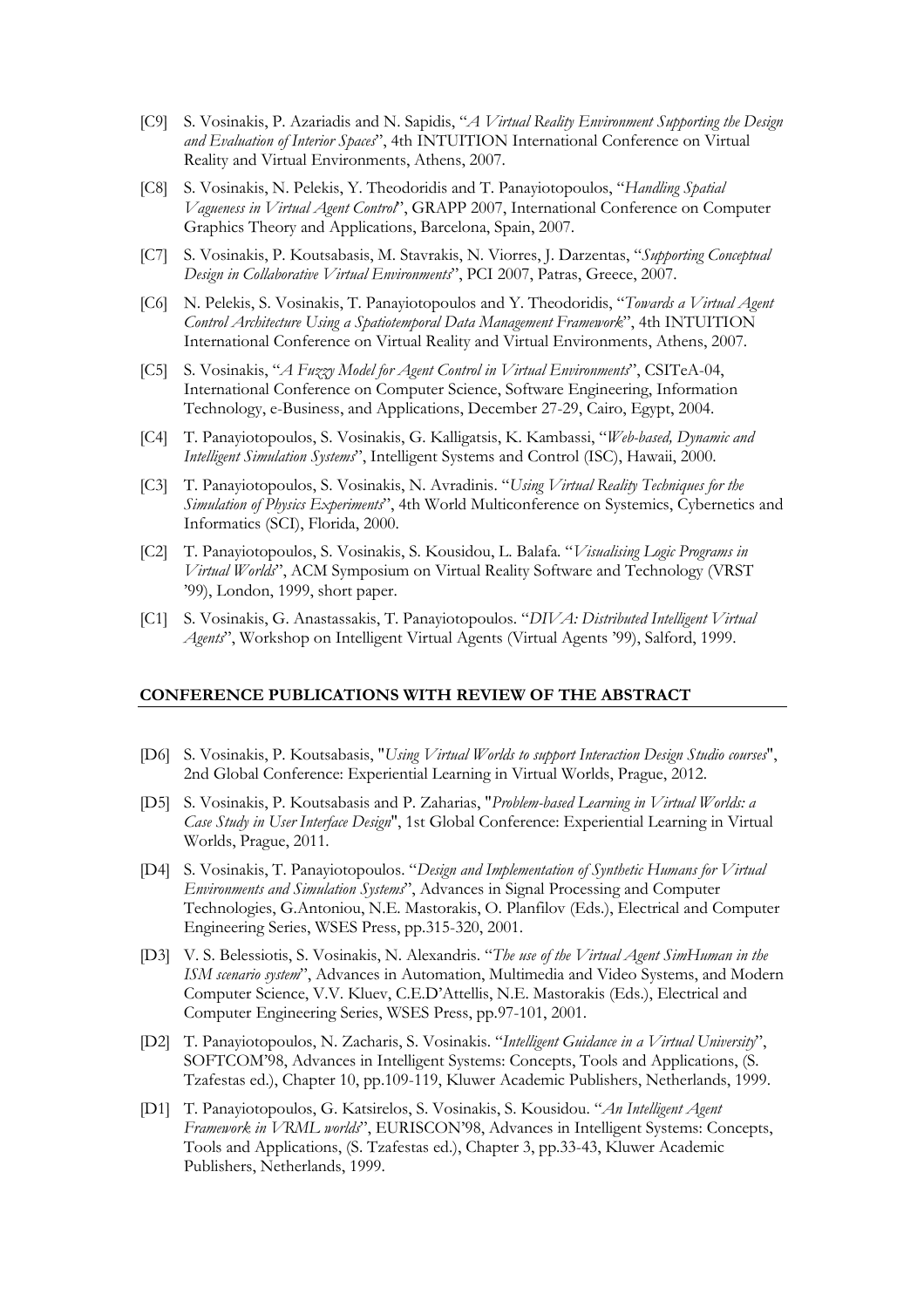#### CONFERENCE PRESENTATIONS

- [E7] Σ. Βοσινάκης, Η. Μυγδάλης, «Πρόσφατες Εξελίξεις στον τοµέα της Ιατρικής Εικονικής Πραγµατικότητας», 23ο Ιατρικό Συνέδριο Ενόπλων ∆υνάµεων, Θεσσαλονίκη, 2010, πόστερ.
- [E6] Σ. Βοσινάκης, Η. Μυγδάλης, «Εικονική Πραγματικότητα για την Αντιμετώπιση Φοβιών», 23ο Ιατρικό Συνέδριο Ενόπλων ∆υνάµεων, Θεσσαλονίκη, 2010.
- [E5] A. Arnellos, C. El-Hani, S. Vosinakis, J. Queiroz and J. Darzentas, "A Biosemiotic Modeling of Signal Transduction in the B-cells Activation: Implications for Simulation Methods", 9th International Conference in Biosemiotics, Hermoupolis, Syros, 2008.
- [E4] A. Arnelos, S. Vosinakis, "Emergence of Representational Structures in Virtual Agents", IVA2005: Fifth International Working Conference on Intelligent Virtual Agents, Kos Island, Greece, 2005, poster presentation.
- [E3] T. Panayiotopoulos, S. Vosinakis, N.Avradinis. "Intelligent Virtual Environments", Workshop on Intelligent Agents and Virtual Reality, Artificial Intelligence Human Networks, Athens University of Business and Economics, pp.3-8, June 29, 2001
- [E2] S. Vosinakis, T. Panayiotopoulos. "SimHuman: Strucutre, Functionality and Behaviour of a Believable Agent", Workshop on Intelligent Agents and Virtual Reality, Artificial Intelligence Human Networks, Athens University of Business and Economics, pp.9-15, June 29, 2001.
- [E1] T. Panayiotopoulos, S. Vosinakis, N. Avradinis, G. Katsirelos. "Interactive Experimentation in Virtual Laboratories", Virtuality in Education, CAL '99, London, 1999.